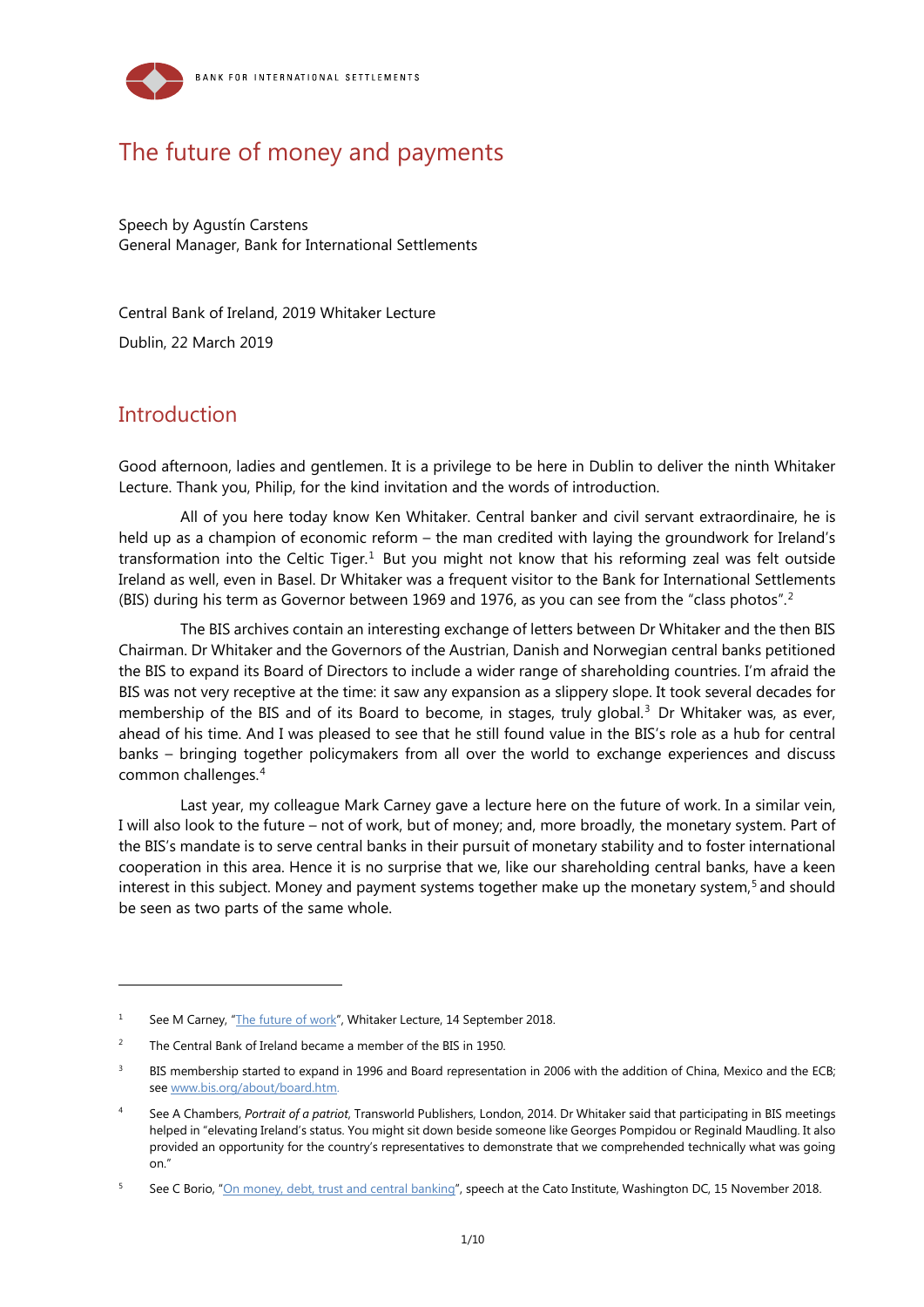

Throughout history, technological innovations have continually reshaped the monetary system, either by changing the nature of money or the workings of the payment system. These times are no different. The hype around bitcoin and its cousins has died down somewhat. But innovation continues. What seems new this time is the sheer volume of innovations and the fact that both components of the monetary system are targeted at the same time. Historically, changes to payment systems have been infrequent. Changes to the nature of money have been even rarer. But now, attempts to create new forms of money or to engineer new ways to pay appear almost weekly.

This afternoon, I will share some thoughts on how technological innovation may affect the monetary system. I am particularly interested in the implications for central bank money and what socalled central bank digital currencies (CBDCs) would mean – not just for the system, but for all of us as citizens.

The important part of the acronym CBDC is not the "D" for "digital". Nowadays, nearly everyone has access to digital payments. Whenever you or I pay using a bank debit card or use a banking app on our mobile phone, the payment is made digitally and often instantly.

Instead, the important part of CBDC is the "CB" for "central bank". A CBDC would allow ordinary people and businesses to make payments electronically using money issued by the central bank. Or they could deposit money directly in the central bank, and use debit cards issued by the central bank itself. So, what are the consequences of such a system? How would it differ from what we have now?

James Joyce once said: "a man of genius makes no mistakes; his errors are volitional and are the portals of discovery." This is an inspirational guide for artists and writers; the cost of getting it wrong is just brief personal disappointment. But the upside is huge, and a masterpiece could follow. This gung-ho attitude is common in the fintech industry. "Just do it!" is the mantra. To them, worrying about the consequences of mistakes is for wimps.

But central bankers do not think of themselves as geniuses, and prefer to tread cautiously into new territory. There is a good reason for this. The monetary system is the backbone of the financial system. Before we open up the patient for major surgery, we need to understand the full consequences of what we're doing. As my colleague Yves Mersch said recently, we understand the repercussions for the people we serve. And we recognise that adopting untried technology that ultimately proves unreliable could seriously endanger public trust in the currency and in the central bank.<sup>[6](#page-1-0)</sup>

Therefore, grappling with the potential of CBDCs is one of the challenges common to today's policymakers, and certainly for tomorrow's as well. Having a digital currency issued by the central bank may not seem like a radical change to many of those used to shopping and paying bills online. But it turns out that such a move is more consequential than appears at first sight. I will take you through some of my thinking on the subject.

### The monetary system: how did we get here?

-

Let's look back at how the monetary system evolved, taking **money** first. Throughout history, a wide range of items served as money, including stones, shells and cigarettes. In Ireland, coins – first imported by the

<span id="page-1-0"></span><sup>6</sup> See Y Mersch, "The role of cash – [customer retention and tie to the citizen"](https://www.bis.org/review/r170904d.pdf), speech to *The Banker*, 1 September 2017.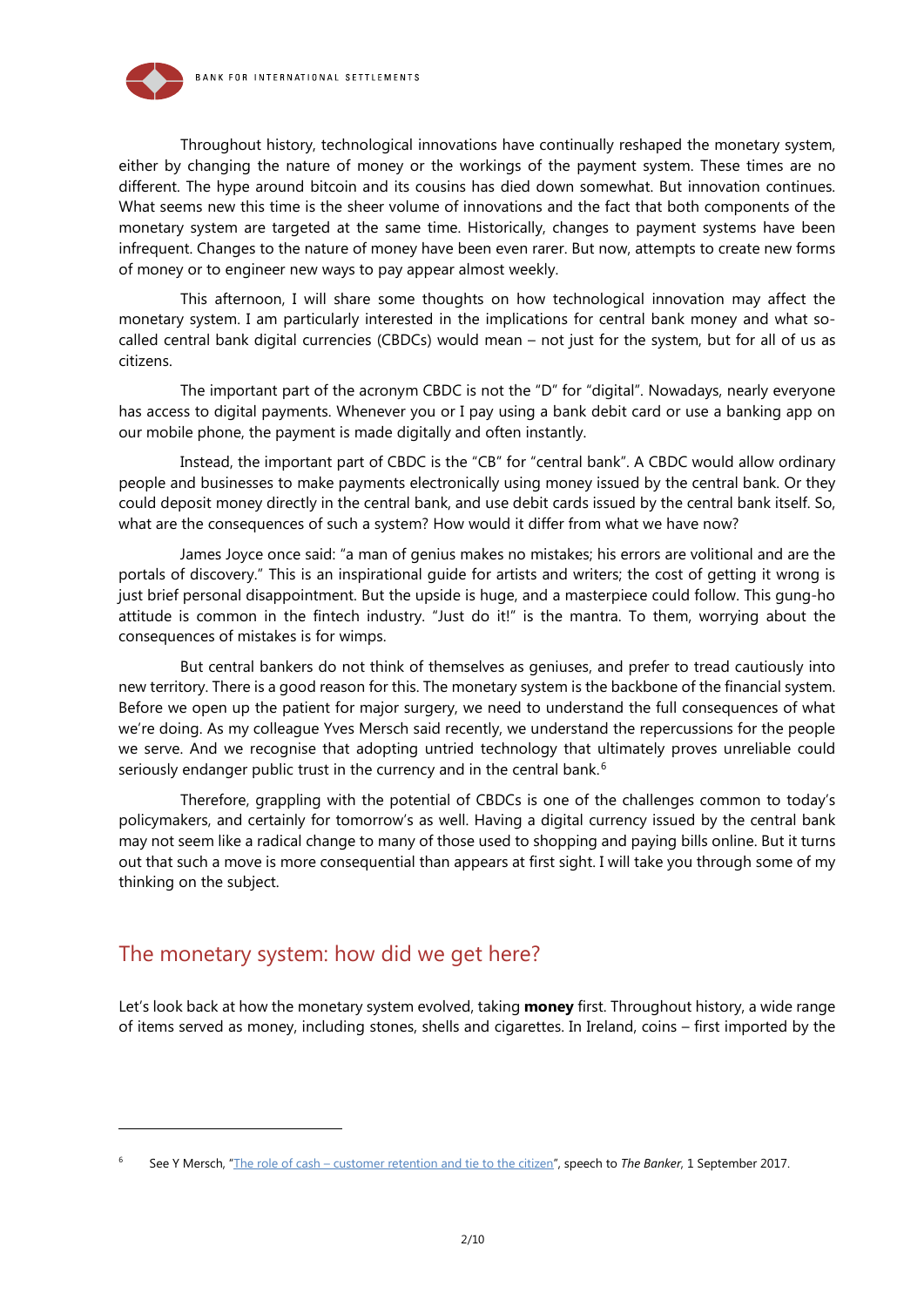

Vikings – have been used for more than 1,000 years.<sup>[7](#page-2-0)</sup> In its 76 years, the Central Bank of Ireland has presided over three different currencies: the pre-decimal Irish pound with its 240 pennies to the pound, the decimal Irish pound, and the euro.<sup>[8](#page-2-1)</sup>

At its simplest, in economic terms, money is what money does.<sup>[9](#page-2-2)</sup> And what money does – in whatever form it takes – is to serve as a unit of account, a means of payment, and a store of value. A common measure of economic value, or a *unit of account*, makes our lives easier. Imagine how difficult it would be to compare the price of a pint of stout and a glass of whiskey without money. Go into a pub near here and the barkeeper might tell you a Guinness costs 6 euros and a Jameson Gold costs 12 euros. One is clearly dearer than the other. But what if the barter system were still in place? A Guinness might cost 25 apples and a whiskey 30 oranges. The relative value becomes unclear. Today, the common measure is usually "the currency". If there are multiple units of accounts, one tends to prevail over time. As you may recall, shops in Ireland initially listed prices in both euros and Irish pounds. Still, two decades later, not many outside this building remember the official conversion rate of IEP 0.787564 to the euro.

The second attribute of money is to serve as a *means of payment*. I could pay for my pint with cash, with a credit or debit card and, increasingly, even with my mobile phone. But, as I mentioned earlier, there is an important distinction between the types of money being transferred. Cash is public money, issued by the central bank. The others represent private money. That is, liabilities of either a commercial bank, the phone company, or a big tech firm.

Last but not least, money must be a reliable *store of value*. This is a lesson I learned the hard way as a child. When I was eight years old, inflation was high in Mexico. I remember my father giving me a wad of cash for the school bus. At the end of the day, when I tried to take the bus home, the fare had gone up. I ended up walking all the way home. Such experiences taught me the dangers of monetary instability and its inverse, the value of price stability.

The other half of the monetary system is **payment systems**, which also come in many shapes and sizes. Some are operated by the public sector. Others by the private sector. They might even compete. Unlike money, payment systems are not always interchangeable. Systems tend to process certain forms of payments. For example, retail systems typically handle large volumes of relatively low-value payments in such forms as cheques, credit transfers, direct debits and card payments. In contrast, wholesale systems handle large-value and high-priority payments like interbank transfers.

Two worldwide trends have been driving change in payment system design for quite some time. One is speed. The other is globalisation.

The quest for speedier payments is long-standing.<sup>[10](#page-2-3)</sup> A delay of a day or more in payment used to be acceptable; today, it seems like an eternity. On the retail side, consumers accustomed to instant communication via email and social media expect to be able to make instant payments. Accordingly, faster systems for retail payments ("fast payments") have recently emerged. They generally allow the public to receive funds within seconds, anytime and anywhere. On the wholesale side, so-called real-time gross

-

<span id="page-2-0"></span><sup>7</sup> See www.museum.ie/Decorative-Arts-History/Exhibitions/Current-Exhibitions/Airgead,-A-Thousand-Years-of-Irish-Coins-Currency/950-1450-(1).

<span id="page-2-1"></span><sup>8</sup> See J Kelly, ["The Irish pound: from origins to EMU"](https://www.centralbank.ie/docs/default-source/consumer-hub-library/the-irish-pound-from-origins-to-emu.pdf?sfvrsn=2), Central Bank of Ireland, *Quarterly Bulletin*, Spring, 2003.

<span id="page-2-2"></span><sup>9</sup> See J Hicks, *Critical essays in monetary theory*, Oxford University Press, 1979.

<span id="page-2-3"></span><sup>10</sup> See M Bech, Y Shimizu and P Wong, ["The quest for speed in payments"](https://www.bis.org/publ/qtrpdf/r_qt1703g.pdf), *BIS Quarterly Review*, March 2017.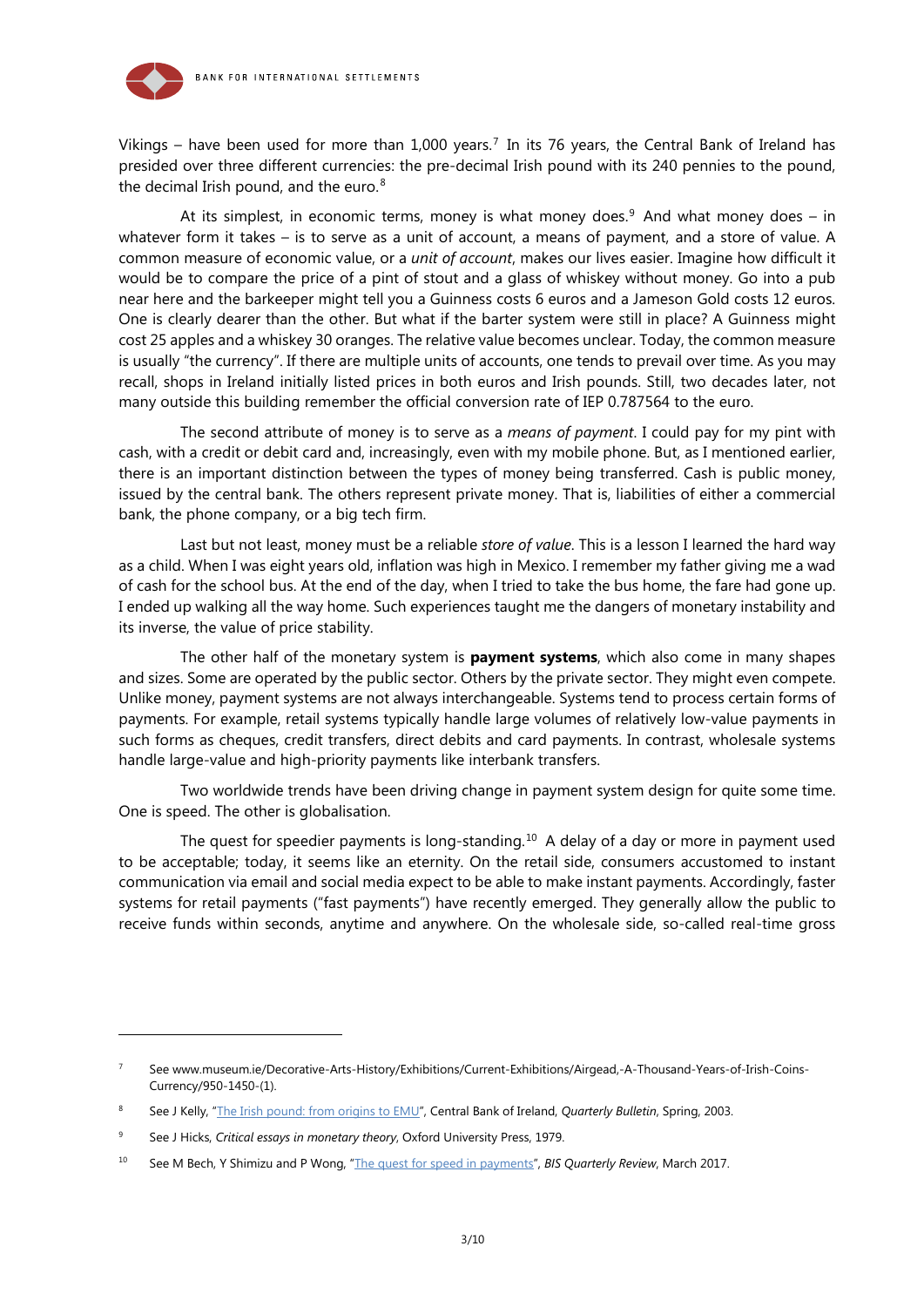<span id="page-3-2"></span>

settlement (RTGS) systems have been speeding up payments for much longer – since the 1980s, in fact. They are now the standard around the world.<sup>[11](#page-3-0)</sup>

Globalisation is increasing the demand for cross-border payments.<sup>[12](#page-3-1)</sup> Most of these flows still rely on an intricate web of bilateral relationships between commercial banks, known as correspondent banking. [13](#page-3-2) But multicurrency systems are emerging. They provide settlement of more than one currency within one jurisdiction or across multiple jurisdictions. One example is the Eurosystem's new TARGET Instant Payment Settlement service, or TIPS.<sup>[14](#page-3-2)</sup> The system allows retail payment service providers to offer funds transfers in real time around the clock. It can also handle multiple currencies.<sup>[15](#page-3-2)</sup>

Both money and payment systems are essential to the functioning of a modern economy. Both rely on trust. You accept money as payment because you trust that you can pass it on to someone else later. That trust may be shaken – by currency devaluations, hyperinflation, wide-scale payment system disruptions or bank defaults.<sup>[16](#page-3-3)</sup> Maintaining trust in the monetary system is a first-order public interest. In most countries, the central bank is the institution charged with this task.

### A future monetary system with CBDCs?

A thought experiment: what would a future monetary system with CBDCs look like? Let me make an important point at the outset. The CBDC debate is not primarily about convenience and digitalisation. Cashless systems are being developed very rapidly. Many of you are or will be using one or more of those systems through your mobile phones. Indeed, this is the cutting edge of innovation. Many fintech companies are testing cashless systems. In China, for example, fast food can already be bought via "smile to pay" technology using facial recognition software.

So, to be clear, the CBDC debate is not about the technology or its look-and-feel to the customers making payments. Then, what is it about?

It's partly about the potential decline in the use of cash, and what central banks should do about it. In a number of countries, the demand for cash has fallen substantially as consumers and retailers have embraced electronic means. Two examples are Sweden and Denmark, where stores and restaurants are increasingly reluctant to accept paper money. Instant mobile payment solutions are gaining ground rapidly. The latest data from Sweden show that mobile payments are being used as often as cash to make payments. Young people use their mobiles to pay almost twice as frequently as they do with cash (Graph 1).

-

<span id="page-3-0"></span><sup>&</sup>lt;sup>11</sup> See Committee on Payments and Market Infrastructures, "**Fast payments – enhancing the speed and availability of retail** [payments"](https://www.bis.org/cpmi/publ/d154.htm), *CPMI Papers*, no 154, November 2016.

<span id="page-3-1"></span><sup>12</sup> See Committee on Payments and Market Infrastructures, ["Cross-border retail payments"](https://www.bis.org/cpmi/publ/d173.htm), *CPMI Papers*, no 173, February 2018.

<sup>13</sup> See Committee on Payments and Market Infrastructures, ["Correspondent banking"](https://www.bis.org/cpmi/publ/d147.htm), *CPMI Papers*, no 147, July 2016.

<sup>14</sup> Se[e www.ecb.europa.eu/paym/target/tips/html/index.en.html.](http://www.ecb.europa.eu/paym/target/tips/html/index.en.html)

<sup>&</sup>lt;sup>15</sup> Sweden's central bank, Sveriges Riksbank, has launched a preliminary study to investigate the conditions for the integration of TIPS with the Swedish payment system.

<span id="page-3-3"></span><sup>16</sup> See M Bech and R Garratt, "Illiquidity in the interbank payment system following wide-scale disruptions", *Journal of Money, Credit and Banking*, vol 44, no 5, 2012.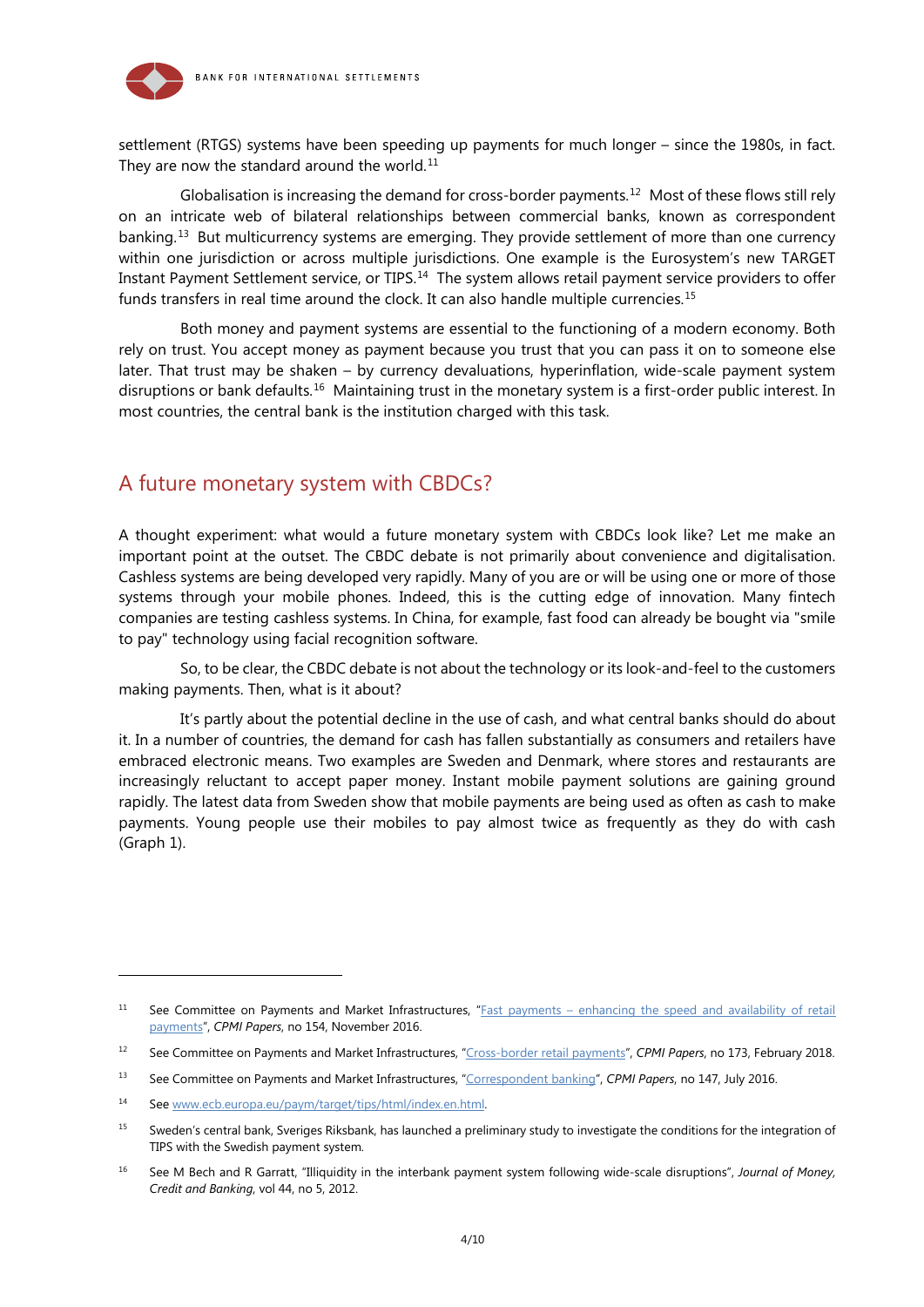

-



#### Rapid increase in use of mobile payments in Sweden

But for most countries, cash is still in high demand.<sup>17</sup> The amount of cash in circulation has actually increased over the last decade in tandem with electronic payments. In the short term, there is no urgency to come up with a substitute for cash. Things may change in the future, however, and central banks want to be prepared.

A cash substitute is in any case only one potential form of CBDC. A report last year by two of the central bank committees based at the BIS identified two main CBDC varieties.[18](#page-4-1) A **wholesale** CBDC would be restricted to a limited group of users and used for interbank payments and other settlement transactions. A **retail** CBDC would be widely accessible to everyone. This could be based either on digital tokens or on accounts. That would mean that you and I could open bank accounts directly with the Central Bank of Ireland.

We can see how cash compares with a retail CBDC in the last two columns in Table 1. Like cash, a CBDC could and would be available 24/7, 365 days a year. At first glance, not much changes for someone, say, stopping off at the supermarket on the way home from work. He or she would no longer have the option of paying cash. All purchases would be electronic. But from here, differences start to emerge. A CBDC is not necessarily anonymous, like cash. And unlike cash, it could pay or charge interest.

<span id="page-4-0"></span><sup>17</sup> See M Bech, U Faruqui, F Ougaard and C Picillo, ["Payments are a-changin' but cash still rules"](https://www.bis.org/publ/qtrpdf/r_qt1803g.htm), *BIS Quarterly Review*, March 2018.

<span id="page-4-1"></span><sup>18</sup> Committee on Payments and Market Infrastructures and Markets Committee (2018): ["Central bank digital currencies"](https://www.bis.org/cpmi/publ/d174.htm), *CPMI Papers*, no 174, March 2018; and M Bech and R Garratt, ["Central bank cryptocurrencies"](https://www.bis.org/publ/qtrpdf/r_qt1709f.pdf), *BIS Quarterly Review,* September 2017.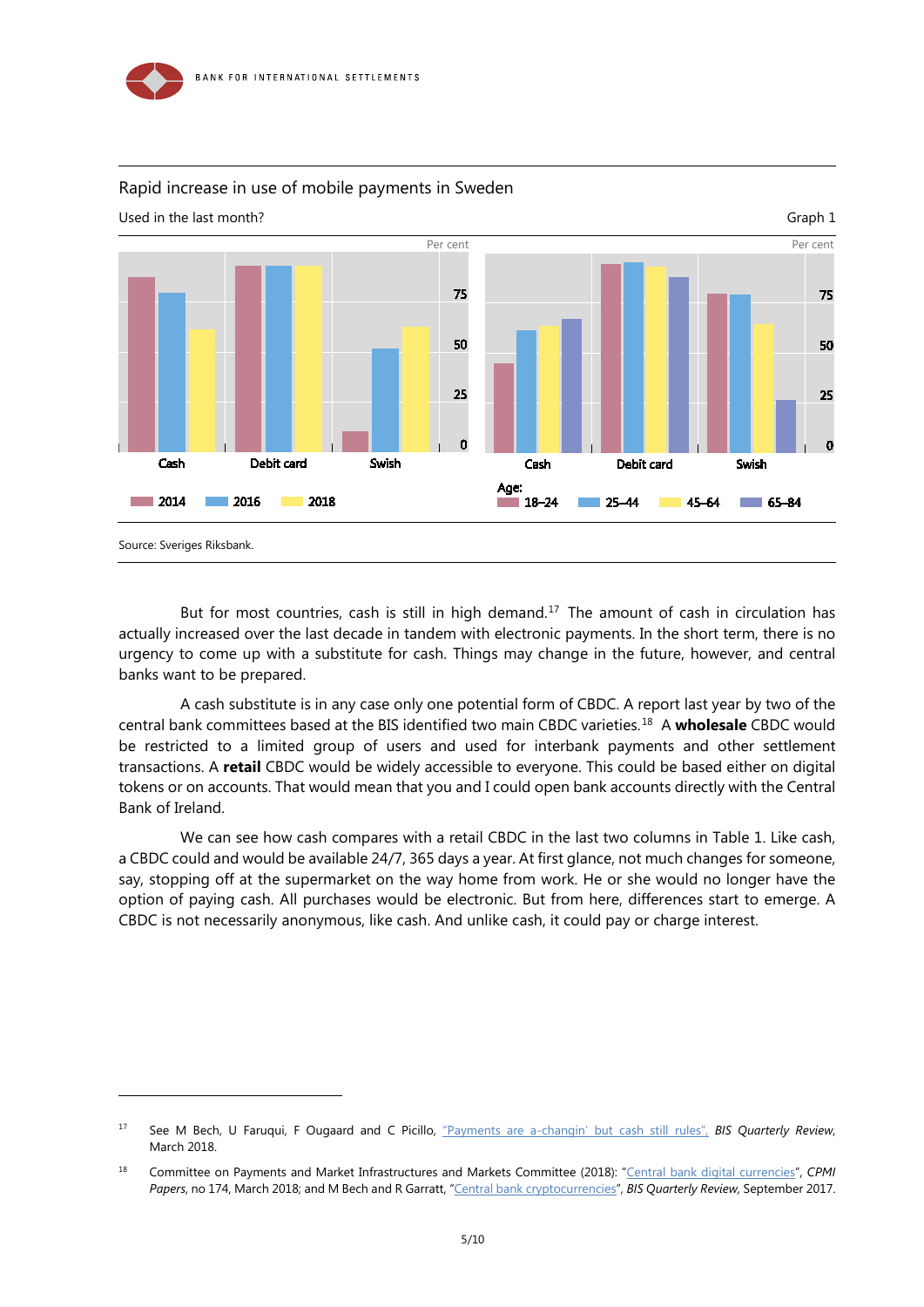

| Reserves and<br>Retail<br>settlement<br>Token<br>Accounts<br>balances                                                          |
|--------------------------------------------------------------------------------------------------------------------------------|
|                                                                                                                                |
|                                                                                                                                |
| $(\checkmark)$                                                                                                                 |
| $\pmb{\times}$<br>$(\checkmark)$                                                                                               |
| $(\sqrt{2})$<br>$(\checkmark)$                                                                                                 |
| = existing or likely feature; $(\check{\mathbf{y}})$ = possible feature; $\hat{\mathbf{x}}$ = untypical or impossible feature. |

In terms of technology, it would be easier to replicate the attributes of cash – if so desired – in a token-based version of CBDC than in an account-based one. But the digital token technology is still broadly untested, whereas the technology for an account-based CBDC has been available for decades. So far, central banks have generally chosen not to provide such accounts. Why not? The answer lies in one of the other major issues underlying the CBDC debate: the impact on the *financial system*.

The current system has two tiers. The customer-facing banking system is one tier, and the central bank is the other. The two tiers work together. You're running a shop and, say, Joe buys something from you. When Joe pays you, his bank debits his account and credits your account. When your bank is different from Joe's, the two banks settle the payment through the central bank. The central bank debits Joe's bank's account and credits your bank's account, making sure the payment is "final".

At the moment, these settlement accounts, shown in the second column of the table, are the only form of CBDC. Only commercial banks have access to them. The debate is whether to widen access to CBDC beyond the current circle of commercial banks.

Banks play an important role as provider of financial services to citizens and businesses. Imagine that the Central Bank of Ireland and the ECB were to offer deposit accounts to everyone and then issue debit cards and mobile phone apps for you to make payments with. In such a scenario, the central bank would be taking on the customer-facing business lines. Presumably, the central bank would need to recruit new staff to handle this line of business and to handle customer enquiries. Now, I can tell you that central bank staff are very good, and they would be capable of taking on customer-facing tasks. But that is not the main issue.

Safety could be an important reason to deposit money in the central bank. In times of uncertainty, more customers would prefer to have deposit accounts at central banks, and fewer at commercial banks. A shift of funds from commercial banks to the central bank could be gradual at first. But the trickle could turn into a flood.

If bank deposits shift to the central bank, lending would need to shift as well. So, in addition to the deposit business, the central bank would be taking on the lending business. The central bank would need to meet business owners, interview them about why they need a loan, and decide on how much each should receive.

We can ask ourselves whether this is the kind of financial system that we would like to have as the ultimate set-up. I grant that this thought experiment may have gone too far. For instance, the central bank could make do without a lending operation if it sends customer deposits to the commercial banks by opening central bank accounts at commercial banks. In effect, the central bank would be lending to the commercial banks so that they could lend on to the customers.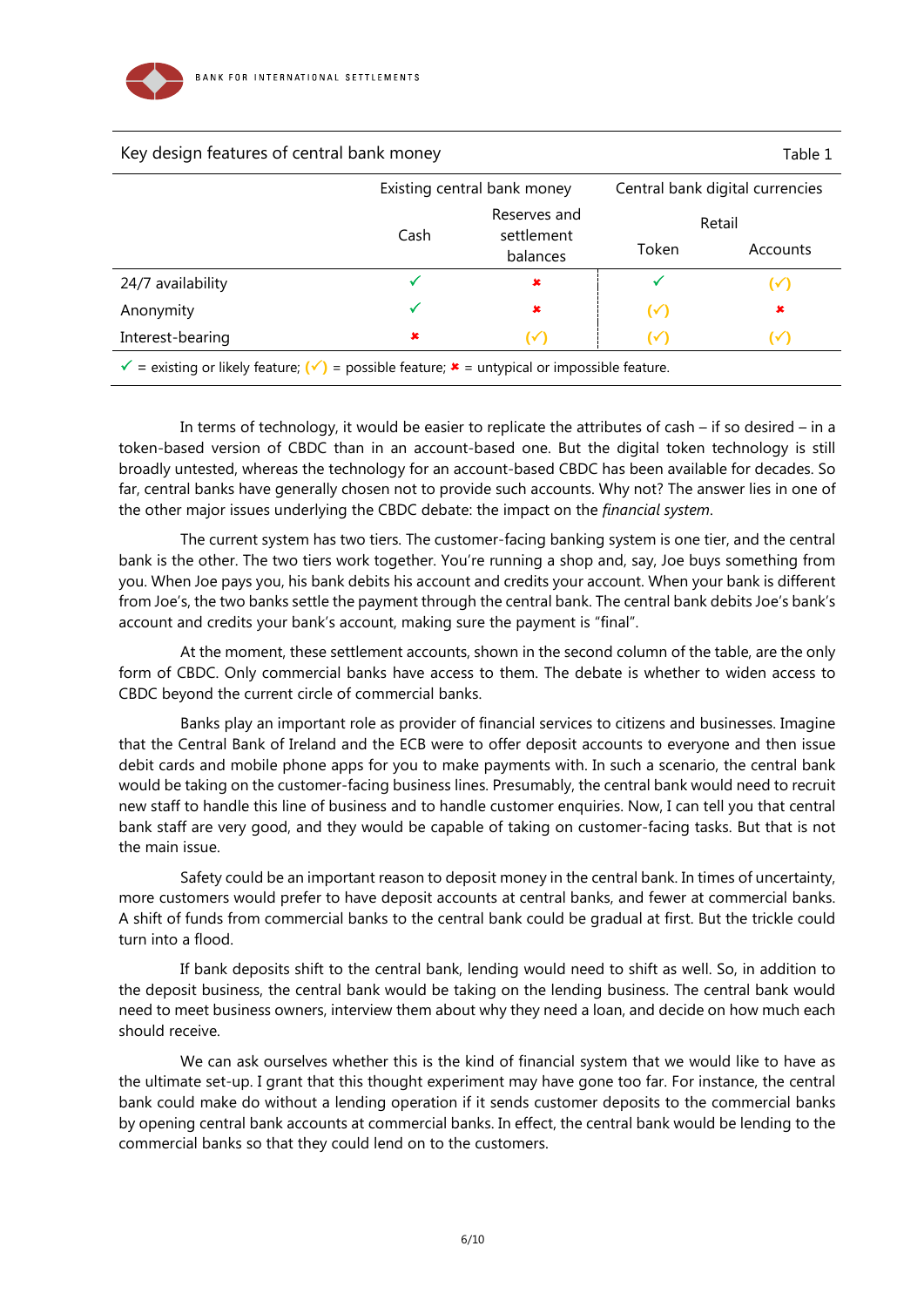

However, the bigger issue has to do with the division of labour between commercial banks and the central bank. The central bank is a public institution charged with ensuring that inflation is under control, the economy runs smoothly and the financial system is sound. Commercial banks are private businesses that thrive by attracting and serving customers. They need a different mindset, constantly innovating. They tend to have more staff than central banks because serving customers is resourceintensive. To be sure, supervision and regulation need to be in place so that commercial banks do not jeopardise the financial system through reckless behaviour.

There are historical instances of one-tier systems where the central bank did everything. In the socialist economies before the fall of the Berlin Wall, the central bank was also the commercial bank. But I do not think we can hold up that system as something that will serve customers better.

Less dramatically, publicly owned banks in many developing economies are hardly paragons of efficient allocation of funds or of good service. Although established with the best intentions, in practice they often verge on being highly bureaucratic institutions susceptible to political influence, in particular to directed lending to politically favoured sectors of the economy.

In any case, token-based CBDCs may be less prone to this type of structural shift from the commercial banking sector, as the outstanding amount of the CBDC can be fixed. However, there would then be the question of whether these tokens would start to command a premium over bank deposits. Would such a premium fluctuate over time with shifts in uncertainty and financial conditions? Offering higher interest rates on commercial bank deposits may be enough to hold funds there during quiet times. But it's uncertain whether it would work during periods of tumult and the inevitable "flight to safety".

We know from historical experience – especially in emerging market economies, but also advanced economies – that, during times of financial stress, money moves away from banks that are perceived as risky towards banks that are perceived as safer. So, money flows from privately owned banks to publicly owned ones, from domestically owned banks to foreign owned ones, and generally from weakly capitalised banks to strongly capitalised ones. In such scenarios, imagine that depositors also have the choice of putting their money in a digital currency of the central bank or in the central bank deposit account directly. It is not far-fetched to imagine that a premium would open up, where one euro of deposits in the commercial bank buys less than one euro's worth of central bank digital currency.

Last but definitely not least, the introduction of CBDCs would change the environment in which central banks conduct *monetary policy*. This is, of course, the main tool that central banks have to influence the economy. The basic mechanics would stay the same: the central bank would still use its balance sheet to control short-term interest rates. But CBDCs would change the demand for base money and its composition in unpredictable ways. They might also modify the sensitivity of the demand for money to changes in interest rates.

Furthermore, if a CBDC is in demand, it would lead to a larger central bank balance sheet. This may require the central bank to hold additional assets such as government securities, loans to commercial banks or international reserves. In turn, the acquisition of these could interfere with key markets functioning or dry up liquidity. At least in a transitional period, all these changes have the potential to completely up-end the way that monetary policy affects the economy. Such changes are not ones that central banks take lightly.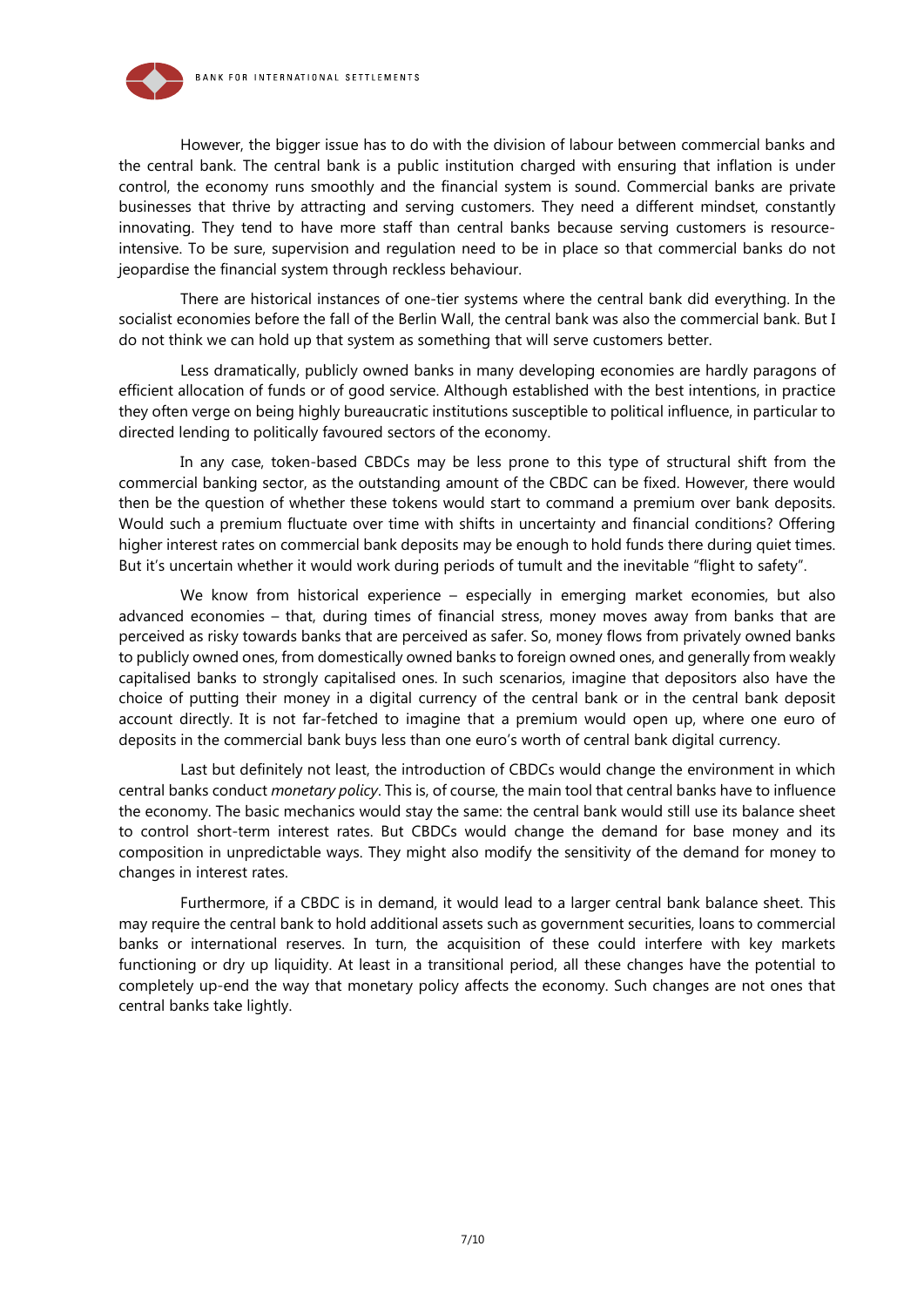

## Where do central banks stand?

-

The Committee on Payments and Markets Infrastructures (CPMI) at the BIS last year surveyed central banks to take stock of current work and thinking on CBDCs.<sup>[19](#page-7-0)</sup> More than 60 central banks participated, representing countries covering 80% of the world population. Graph 2 summarises the results. Seventy per cent of central banks are working on CBDCs of some kind. Most are looking at both retail and wholesale varieties.



But only about half of these have moved on to the next stage of actively testing the idea (as Graph 3 shows). These central banks are examining the benefits, risks and challenges of potential issuance from a conceptual perspective. Only a couple have moved on to experimenting with the different possible technologies, in "proofs of concept" or even pilot projects.

<span id="page-7-0"></span><sup>19</sup> See C Barontini and H Holden, "Proceeding with caution – [a survey on central bank digital currency"](https://www.bis.org/publ/bppdf/bispap101.htm), *BIS Papers*, no 101, January 2019.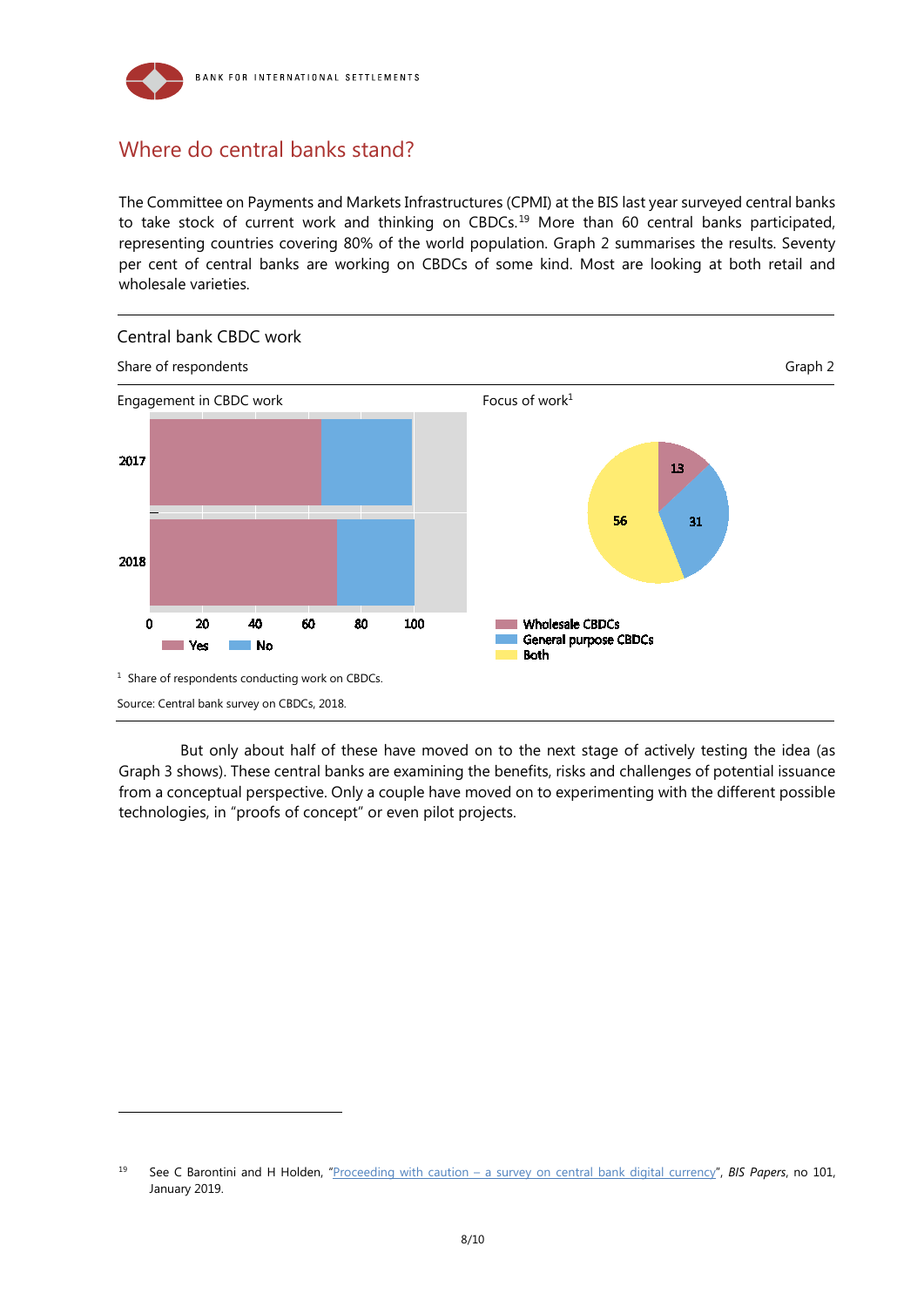

### Type of CBDC work





Source: Central bank survey on CBDCs, 2018.

If we go one step further and ask central banks whether they plan to issue a CBDC, the picture is quite telling. As you see in Graph 4, very few central banks think it is likely that they will issue a CBDC in the short to medium term, be it retail or wholesale. Having looked into the matter, central banks have decided not to jump in.





Obviously, this is consistent with what I argued earlier, namely that: (a) the introduction of CBDCs would have a major impact on the financial system; (b) there is not yet a noticeable and widespread fall in the demand for cash; and (c) central banks do not feel compelled to face a major change in the way they conduct monetary policy. Also, research and experimentation have so far failed to put forward a convincing case. In sum, central banks are not seeing today the value of venturing into uncharted territory.